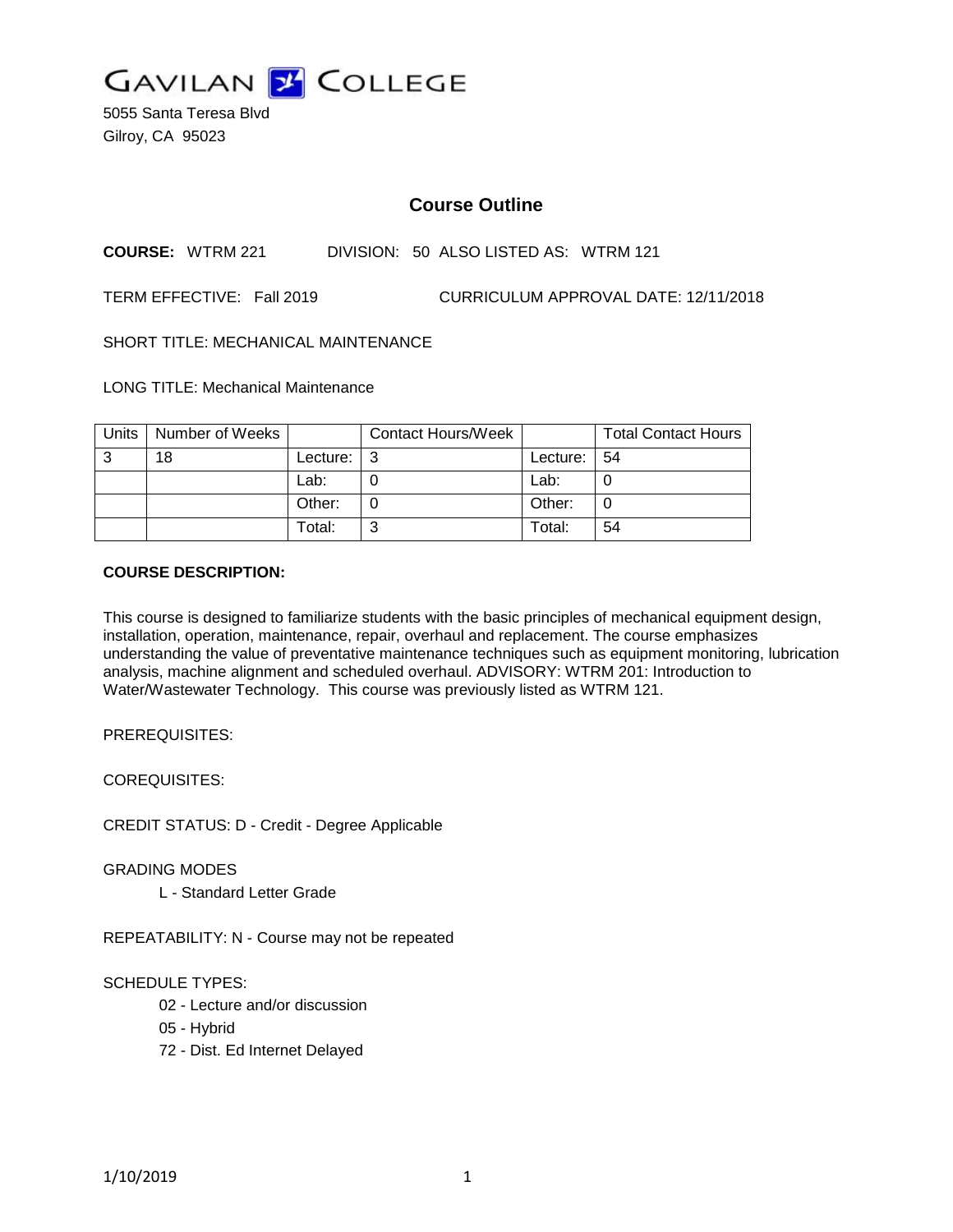## **STUDENT LEARNING OUTCOMES:**

1. Outline the basic parameters of a maintenance and preventive maintenance program.

Measure of assessment: Reading Assignments, Quiz, Design Project

Year assessed, or planned year of assessment: 2018

Semester: Fall

2. Explain the following approaches to maintenance/preventive maintenance: CMMS approach, reliability approach, and predictive mechanical maintenance.

Measure of assessment: Reading Assignments, Quiz, Design Project

Year assessed, or planned year of assessment: 2018

Semester: Fall

## **CONTENT, STUDENT PERFORMANCE OBJECTIVES, OUT-OF-CLASS ASSIGNMENTS**

Curriculum Approval Date: 12/11/2018

3 Hours

Content: Introduction to Maintenance

Student Performance Objectives: Prepare an overview of maintenance requirements; including cleaning, equipment inspection, and parts replacement.

3 Hours

Content: Maintenance Skills - Equipment Lockout/Tagout

Student Performance Objectives: Discuss the importance of lockout/tagout as a first step toward any maintenance activity. Explain the procedures and techniques used for proper lockout/tagout; including mechanical lockouts, blocking, electrical lockouts, and other precautionary measures.

3 Hours

Content: Maintenance Skills - Lubrication and Bearings

Student Performance Objectives: Describe bearing technology, lubrication techniques, bearing failure causes, and bearing replacement techniques for different types of equipment.

3 Hours

Content: Maintenance Skills - Couplings and Alignment

Student Performance Objectives: Explain shaft alignment, coupling characteristics, floating couplings, rigid couplings, belt drives, and sheaves. List the potential costs of not doing this type of mechanical maintenance.

9 Hours

Content: Maintenance Skills -Pumps, Valves, and Pipelines

Student Performance Objectives: Recognize the makeup and maintenance requirements of centrifugal pumps, displacement pumps, reciprocating pumps and special service pumps. Discuss the different types of valves in a water system and identify repair and maintenance techniques for these valves. Explain the basic concepts of leak repair and the different techniques to repair and maintain pipe.

3 Hours

Content: Manage and Plan - History of Preventive Maintenance (PM)

Student Performance Objectives: Analyze the reasons for preventive maintenance and the importance of a good comprehensive maintenance program.

6 Hours

Content: Manage and Plan - PM Basics

Student Performance Objectives: Identify the basic preventive maintenance concepts including maintenance planning, man-hour investment, associated costs vs. benefit of doing maintenance, and other reliability issues.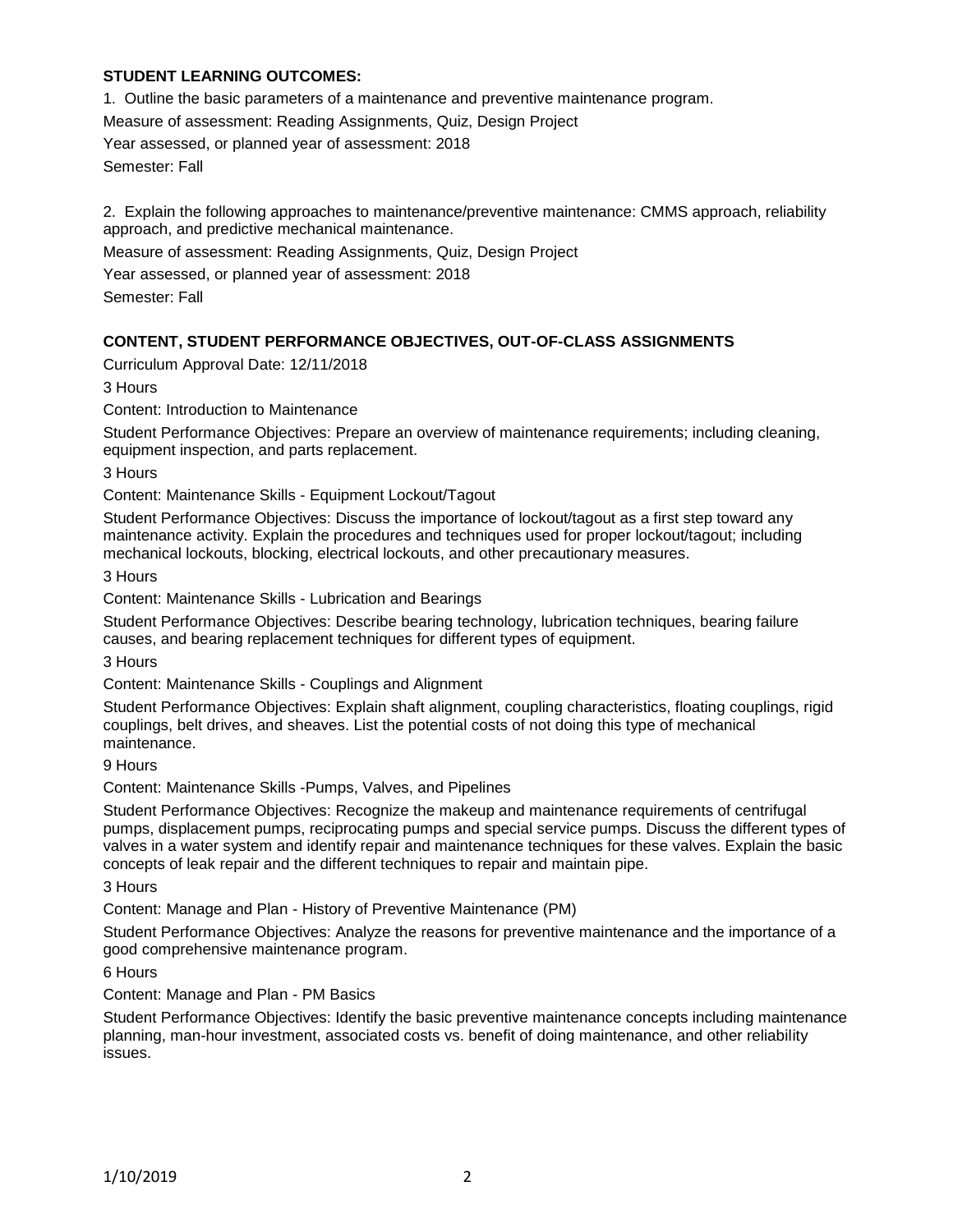12 Hours

Content: Manage and Plan - CMMS Approach to PM

Student Performance Objectives (SPO): Explain how Modern Water Utilities utilize a computerized maintenance management system to administer work effectively. Discuss the makeup, design, and operation of a CMMS system.

6 Hours

Content: Manage and Plan - Reliability Approach to Maintenance

Student Performance Objectives: Explain how to keep a system reliable with limited resources and how to integrate these challenges into an effective maintenance plan.

3 Hours

Content: Manage and Plan - Predictive Mechanical Maintenance

Student Performance Objectives: Identify techniques that will specifically address predictive maintenance that can be done periodically to mechanical equipment in a water system, water treatment plant, and waste/water treatment plant as part of an overall maintenance program.

2 Hours

## **METHODS OF INSTRUCTION:**

Lecture, Video, Discussion

## **OUT OF CLASS ASSIGNMENTS:**

Required Outside Hours: 68 Assignment Description: Out-of-Class Assignments: Read related chapter(s) in the textbook(s). Study for quizzes and exams. Required Outside Hours: 36 Assignment Description: Problem Solving/Written Assignment: Design a maintenance plan project.

## **METHODS OF EVALUATION:**

Percent of total grade: 10.00 % Homework related to the development of the preventive maintenance project plan. Problem-solving assignments Percent of total grade: 30.00 % Other: Design project for PM program. Objective examinations Percent of total grade: 60.00 % Multiple Choice, True/False, Matching Items

### **REPRESENTATIVE TEXTBOOKS:**

Recommended Representative Textbooks

J. Paul Guyer. An Introduction to Water System Pumps Operation and Maintenance, or other appropriate college level text. . Createspace Independent Publishing Platform,2015.

Reading Level of Text, Grade: 11th Verified by: MS Word

Required Other Texts and Materials

Glenn M. Tillman, Basic Mechanical Maintenance Procedures at Water and Wastewater Plants, CRC Publishing

Joel Levitt, Complete Guide to Predictive and Preventive Maintenance, Industrial Press Inc., N.Y.